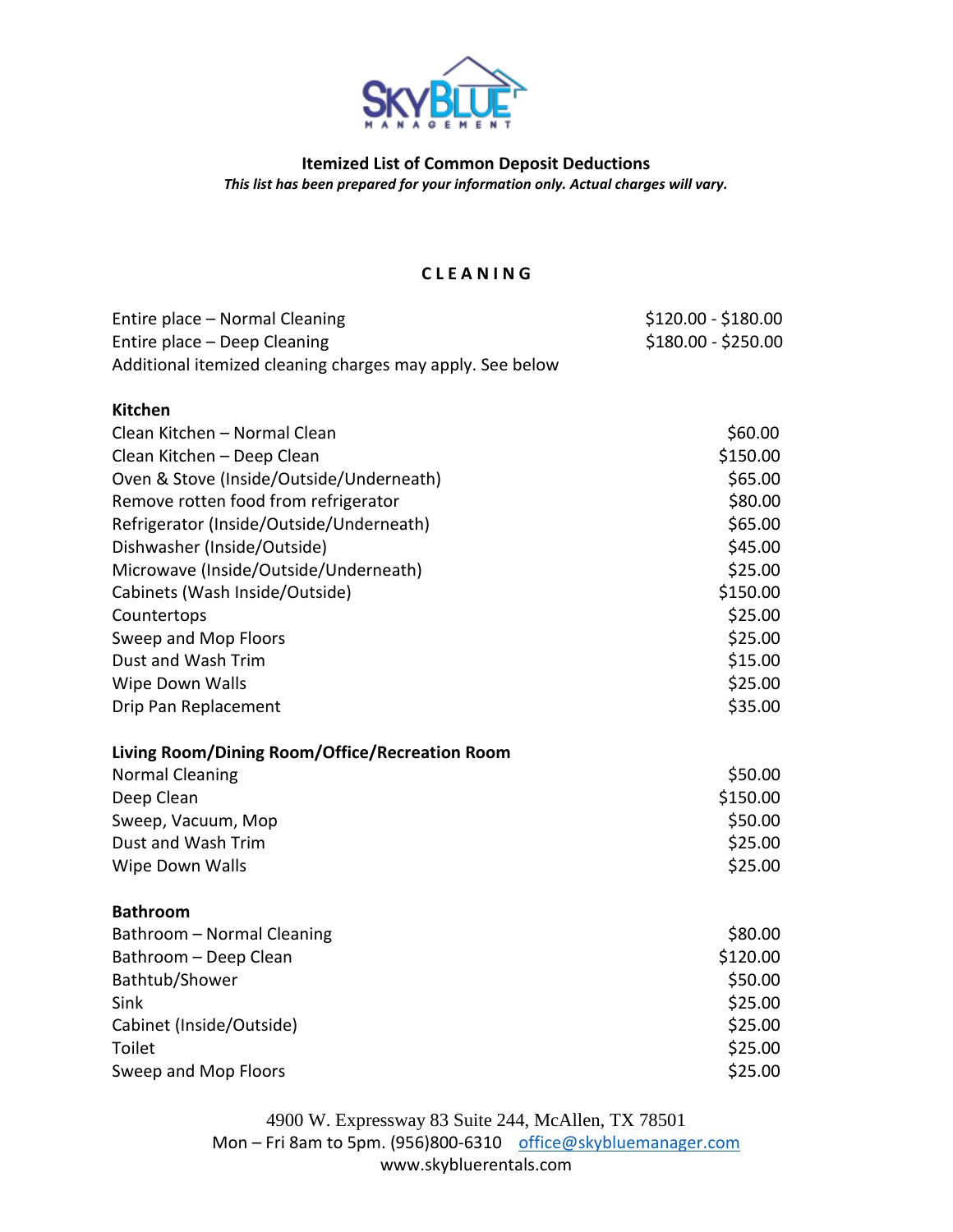

| Dust and Wash Trim        | \$25.00  |
|---------------------------|----------|
| Wipe Down Walls           | \$25.00  |
| <b>Wipe Down Fixtures</b> | \$15.00  |
| <b>Bedroom</b>            |          |
| Bedroom - Normal Cleaning | \$45.00  |
| Bedroom - Deep Clean      | \$120.00 |
| Sweep, Vacuum, Mop        | \$50.00  |
| Dust and Wash Trim        | \$25.00  |
| Wipe Down Walls           | \$25.00  |

## GENERAL, DAMAGES, REPAIRS, DISPOSAL

| Furniture Removal (Per Load)               | \$150.00          |
|--------------------------------------------|-------------------|
| Trash Removal (Per Load)                   | \$100.00          |
| Replace Filter                             | \$25.00           |
| Change Light Bulb (Each)                   | \$5.00            |
| Clean Ceiling Fan                          | \$25.00           |
| Pest or Rodent Extermination               | \$150.00          |
| Replace Interior Door Knob                 | \$25.00           |
| Replace Exterior Door Lock                 | \$50.00           |
| <b>Odor Removal</b>                        | $$45.00 - $90.00$ |
| Smocking penalty fee                       | \$250.00          |
| Replace Window Blinds (Each)               | \$30.00           |
| Fill Nail Holes (Each)                     | \$15.00           |
| Repair Drywall                             |                   |
| $6'' \times 6''$                           | \$75.00           |
| 12" x 12"                                  | \$150.00          |
| Wash Light Fixture (Each)                  | \$15.00           |
| Replace Interior Door                      | \$100.00          |
| Replace Exterior Door                      | \$250.00          |
| <b>Replace Smoke Detector Batteries</b>    | \$25.00           |
| Replace Carbon Monoxide Detector Batteries | \$25.00           |
| Replace Smoke Detector                     | \$75.00           |
| Replace Carbon Monoxide Detector           | \$75.00           |
| <b>Replace Sliding Door Blinds</b>         | \$60.00           |
| Carpet Cleaning (Normal)                   | \$150.00          |
| Carpet Cleaning (Deep Clean)               | \$200.00          |
| Carpet Spot Treatment (Each)               | \$15.00           |

4900 W. Expressway 83 Suite 244, McAllen, TX 78501 Mon – Fri 8am to 5pm. (956)800-6310 [office@skybluemanager.com](mailto:office@skybluemanager.com) www.skybluerentals.com